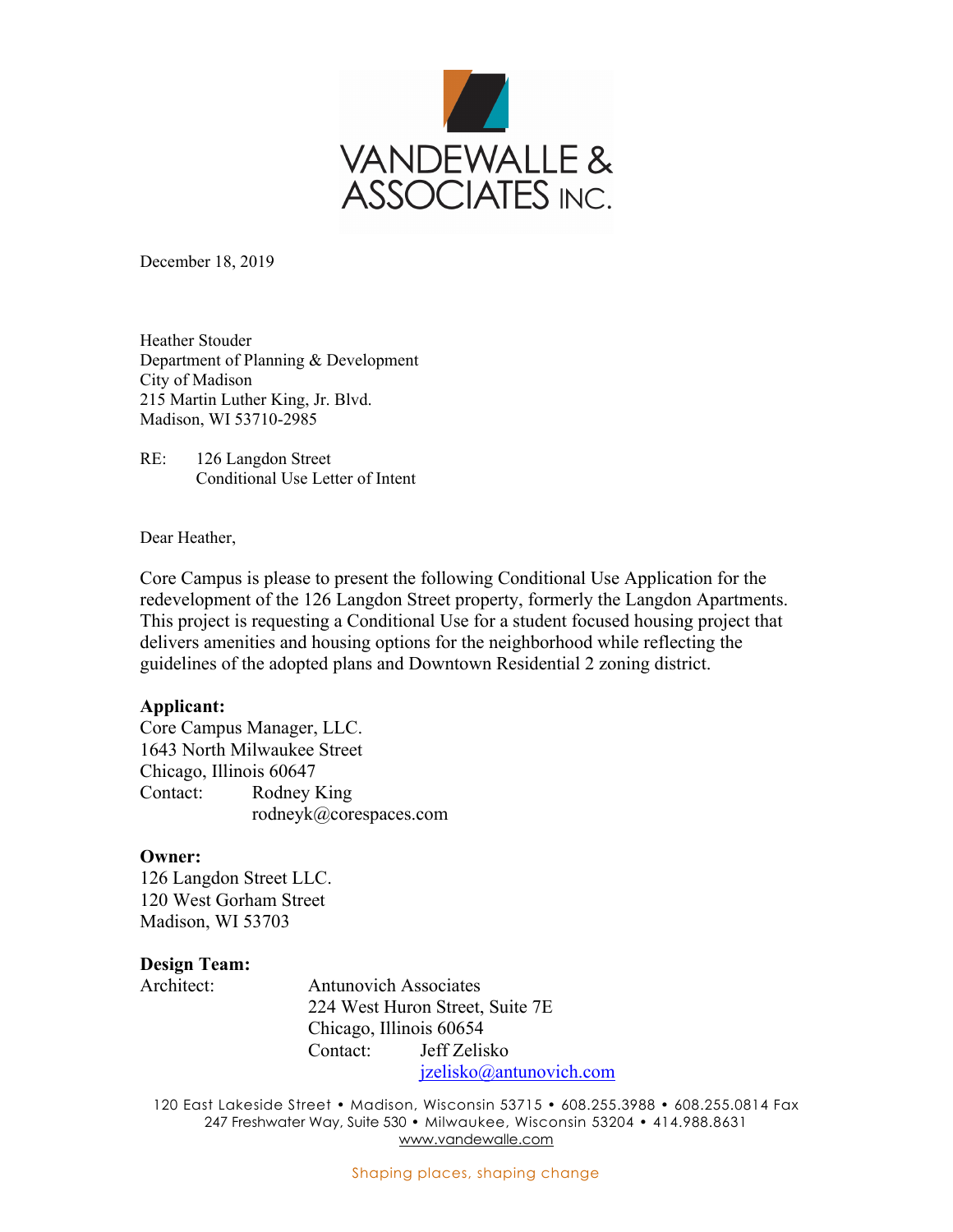| Engineer:                               | Madison, WI 53704<br>Contact: Carl Broberg                               | Burse Surveying & Engineering<br>2801 International Lane, Suite 101<br>$cbroberg(a)$ bse-inc.net |
|-----------------------------------------|--------------------------------------------------------------------------|--------------------------------------------------------------------------------------------------|
| Landscape Architect: Saiki Design, Inc. | 1101 South Park Street<br>Madison, WI 53715                              | Contact: Katherine Beaton<br>Kbeaton@ksd-la.com                                                  |
| Planning:                               | Vandewalle & Associates<br>120 East Lakeside Street<br>Madison, WI 53715 | Contact: Brian Munson<br>Bmunson@vandewalle.com                                                  |

## **Project Summary:**

The property is the former Langdon Dormitory site, demolished by the owner in 2019. The applicant is requesting conditional use approval for the construction of a 5-7 story student focused multi-family building with 88 units, consistent with the adopted zoning. This project would feature a blend of apartment sizes, first floor amenities, a rooftop open space, 167 bike parking stalls, and 20 vehicle parking stalls under the building.

The exterior of the building is clad entirely in masonry and designed to be compatible the surrounding neighborhood.

The property located at 142 Langdon Street is included in the purchase of the site but will not be amended as part of this project.

# **Site Data:**

Address: 126 Langdon Street PIN: 0709-1441-016-6 Parcel Size: 30,786 square feet (.71 acres)

### **Existing Zoning:**

Downtown Residential 2 (DR-2)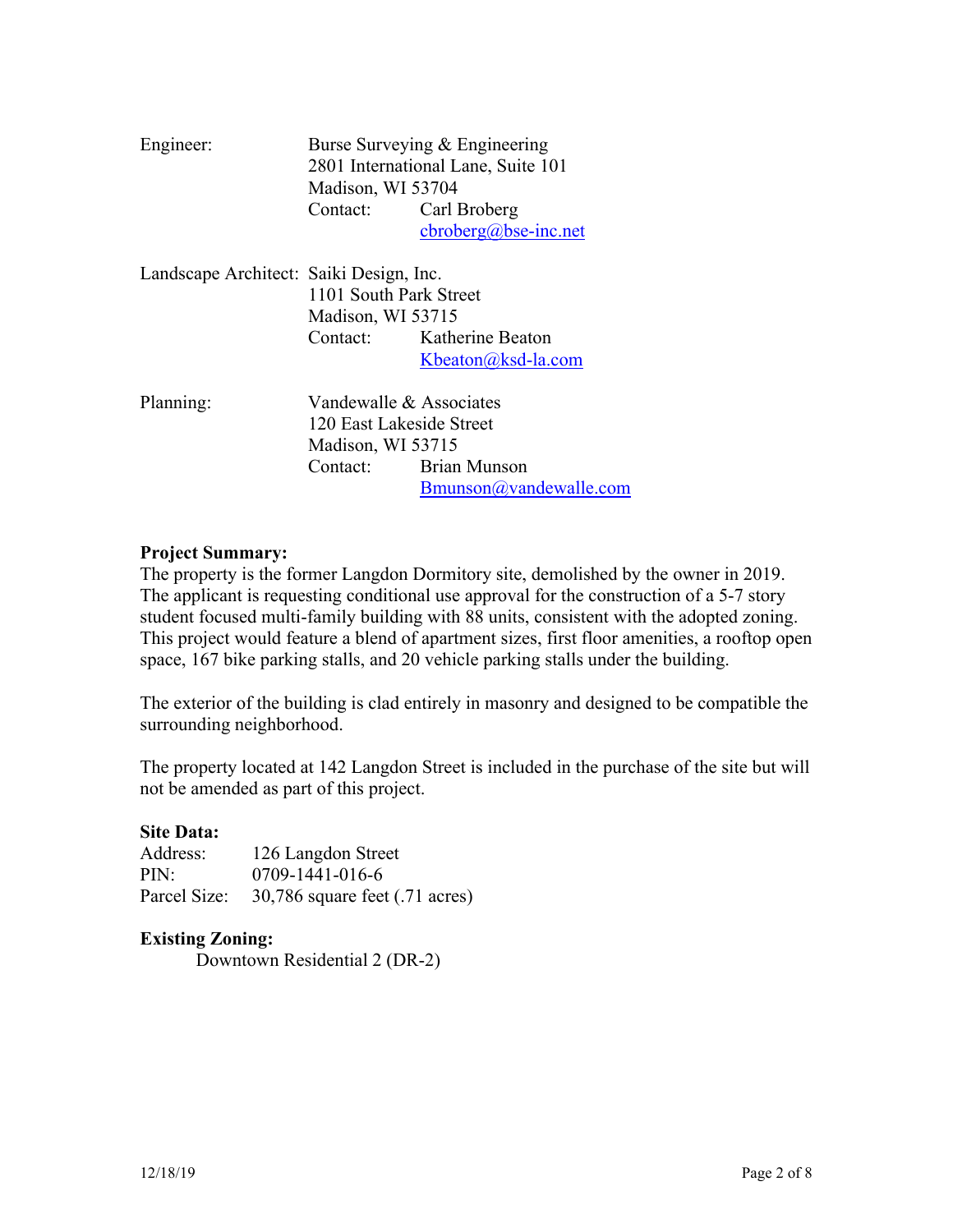## **Proposal:**

| Dwelling Unit Mix:           |  |                                                                  |                 |     |
|------------------------------|--|------------------------------------------------------------------|-----------------|-----|
| Two Bedroom                  |  |                                                                  | 26              |     |
| Three Bedroom                |  |                                                                  | 6               |     |
| Four Bedroom                 |  |                                                                  | 29              |     |
| Five Bedroom                 |  |                                                                  | 27              |     |
| <b>Total Dwelling Units:</b> |  |                                                                  | 88              |     |
| Parking:                     |  | Underground Vehicle Stalls: 20<br><b>Bicycle Parking Stalls:</b> |                 | 160 |
| Usable Open Space:           |  |                                                                  |                 |     |
| Supplied:                    |  | Required: $(20 \text{ sq. ft/bedroom})$ 6,420 sq. ft.            |                 |     |
|                              |  | Ground level landscape area: 4,425 sq. ft.                       |                 |     |
| Rooftop Deck:                |  |                                                                  | $4,183$ sq. ft. |     |
| Project Schedule:            |  | Summer 2020 construction start<br>Fall 2021 Occupancy            |                 |     |

## **Conditional use request:**

 Multi-Family dwelling larger than 8 units Additional Building Height, per Area F Rooftop Pool/Amenity Space

### **Conditional Use Review Standards:**

- *1. The establishment, maintenance or operation of the conditional use will not be detrimental to or endanger the public health, safety, or general welfare.*  The proposal for multi-family housing is consistent with the historic use of the site (formerly the Langdon Private Dormitory) and the surrounding area.
- *2. The City is able to provide municipal services to the property where the conditional use is proposed, given due consideration of the cost of providing those services.*  The site is well served with readily available municipal services adjacent to the site.
- *3. The uses, values and enjoyment of other property in the neighborhood for purposes already established will not be substantially impaired or diminished in any foreseeable manner.*

The proposed building is consistent with the previous use of the site and reflects the recommendations of the Comprehensive Plan, Downtown Plan, and current zoning on the site.

*4. The establishment of the conditional use will not impede the normal and orderly development and improvement of the surrounding property for uses permitted in the district.*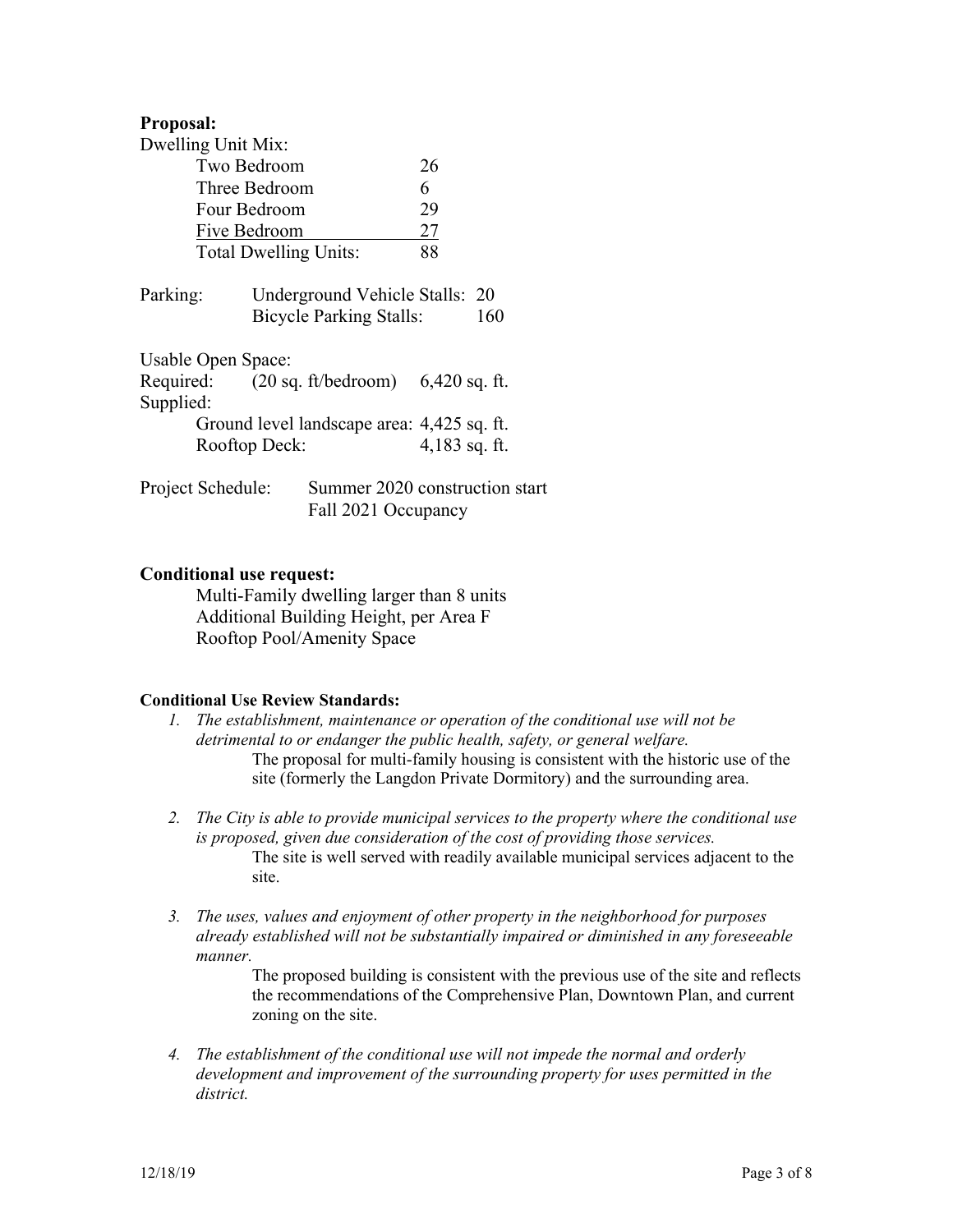The proposal will improve vehicular and fire access to the adjoining properties and will not preclude development or improvement of the surrounding properties.

- *5. Adequate utilities, access roads, drainage, parking supply, internal circulation improvements, including but not limited to vehicular, pedestrian, bicycle, public transit and other necessary site improvements have been or are being provided.*  The proposal incorporates the necessary site improvements to support the project.
- *6. Measures, which may include transportation demand management (TDM) and participation in a transportation management association have been or will be taken to provide adequate ingress and egress, including all off-site improvements, so designed as to minimize traffic congestion and to ensure public safety and adequate traffic flow, both on-site and on the public streets.*

The project widens the shared access drive with adjoining properties creating better access for vehicles and fire for the site and the surrounding buildings. The project also focuses the tenant mobility towards pedestrian and bicycle use.

*7. The conditional use conforms to all applicable regulations of the district in which it is located.* 

Met

- *8. When applying the above standards to an application by a community living arrangement, the Plan Commission shall:*  Not Applicable
- *9. When applying the above standards to any new construction of a building or an addition to an existing building the Plan Commission shall find that the project creates an environment of sustained aesthetic desirability compatible with the existing or intended character of the area and the statement of purpose for the zoning district. In order to find that this standard is met, the Plan Commission may require the applicant to submit plans to the Urban Design Commission for comment and recommendation. (Am. by ORD-14- 00030, 2-18-14)*

The project has been presented for two informational reviews with the Urban Design Commission (UDC) and anticipates seeking UDC approval as part of the review of the project.

*10. When applying the above standards to an application for a reduction in off-street parking requirements, the Plan Commission shall consider and give decisive weight to all relevant facts, including but not limited to, the availability and accessibility of alternative parking; impact on adjacent residential neighborhoods; existing or potential shared parking arrangements; number of residential parking permits issued for the area; proximity to transit routes and/or bicycle paths and provision of bicycle racks; the proportion of the total parking required that is represented by the requested reduction; the proportion of the total parking required that is decreased by Sec. 28.141. The characteristics of the use, including hours of operation and peak parking demand times design and maintenance of off-street parking that will be provided; and whether the proposed use is now or a small addition to an existing use.* 

The proposal meets the parking requirements for the Downtown Residential 2 zoning district. This site is well served with pedestrian and bicycle routes and transit service.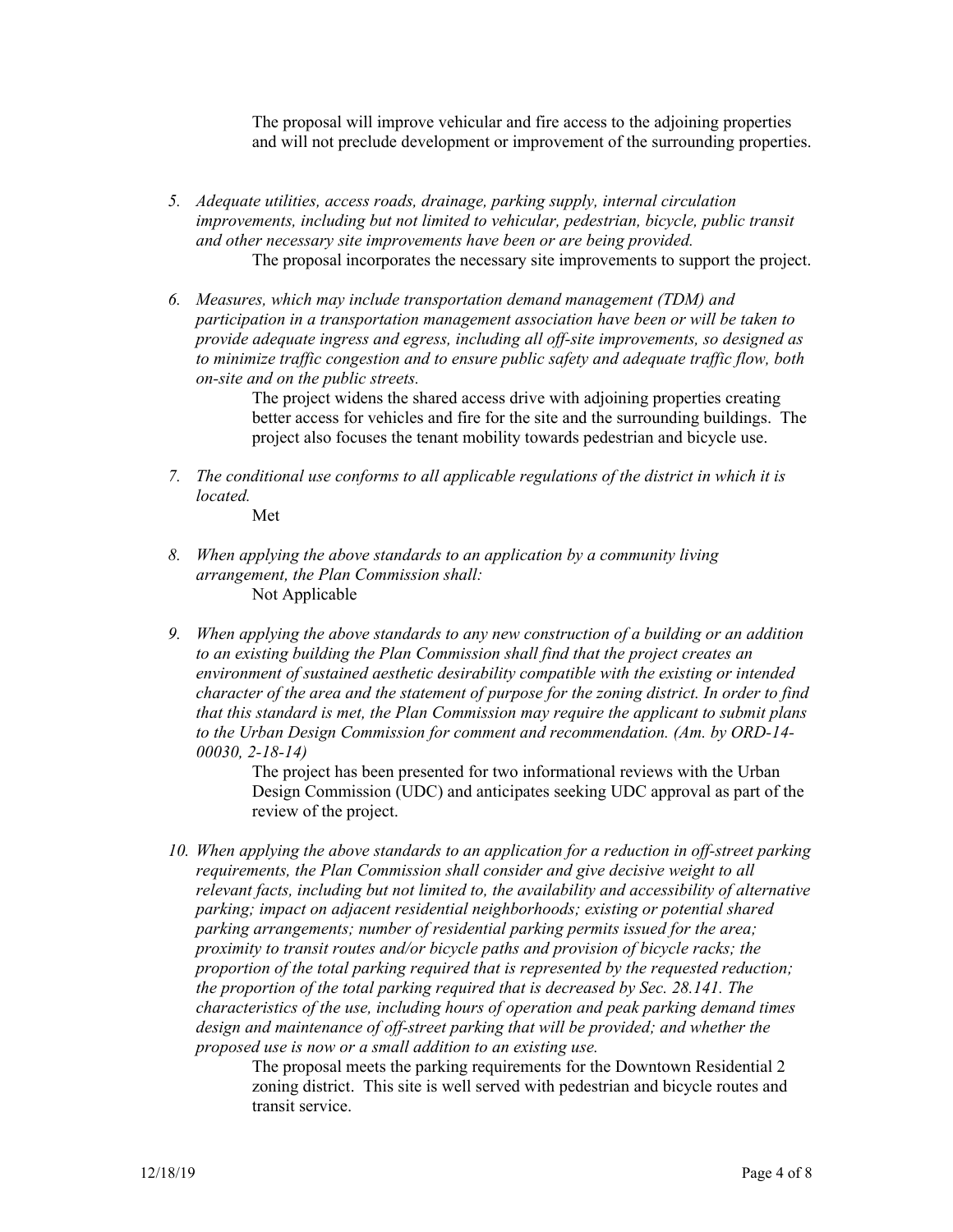*11. When applying the above standards to telecommunication facilities, the Plan Commission shall consider the review of the application by a professional engineer required by Sec. 28.143.* 

Not Applicable.

*12. When applying the above standards to an application for height in excess of that allowed in the district, the Plan Commission shall consider recommendations in adopted plans; the impact on surrounding properties, including height, mass, orientation, shadows and view; architectural quality and amenities; the relationship of the proposed building(s) with adjoining streets, alleys, and public rights of ways; and the public interest in exceeding the district height limits.* 

> The proposal meets the recommendations of the height limit along Langdon Street and is seeking additional height per section 14 below.

*13. When applying the above standards to lakefront development under Sec. 28.138, the Plan Commission shall consider the height and bulk of principal buildings on the five (5) developed lots or three hundred (300) feet on either side of the lot with the proposed development.* 

Not applicable.

- *14. When applying the above standards to an application for height in excess of that allowed by Section 28.071(2)(a) Downtown Height Map for a development located within the Additional Height Areas identified in Section 28.071(2)(b), the Plan Commission shall consider the recommendations in adopted plans, and no application for excess height shall be granted by the Plan Commission unless it finds that all of the following conditions are present:* 
	- *a. The excess height is compatible with the existing or planned (if the recommendations in the Downtown Plan call for changes) character of the surrounding area, including but not limited to the scale, mass, rhythm, and setbacks of buildings and relationships to street frontages and public spaces.*  Area F in the downtown Height Map reflects the "Room to Grow" recommendations from the Downtown Plan that "encourage higher density infill and redevelopment that is innovative and sustainable" while promoting high quality architecture and specifically calls out this site for potential redevelopment/infill. This area of the Langdon Neighborhood was identified for this designation due to the ability to incorporate additional height mid-block without impacting the adjoining streetscape or larger viewsheds. This proposal meets this objective by conforming to the 5 story height along Langdon Street and incorporating the additional two floors with a significant setback from the street. This project also reflects the on-going discussion of setbacks along Langdon by incorporating the discussed but not required 25' setback to create greater landscaping along the streetscape.

The Langdon Neighborhood recommendations add further definition to this designation through Objective 4.9 which calls for a "limited amount of higherdensity residential development on selected sites while preserving the historic and architectural heritage of the area."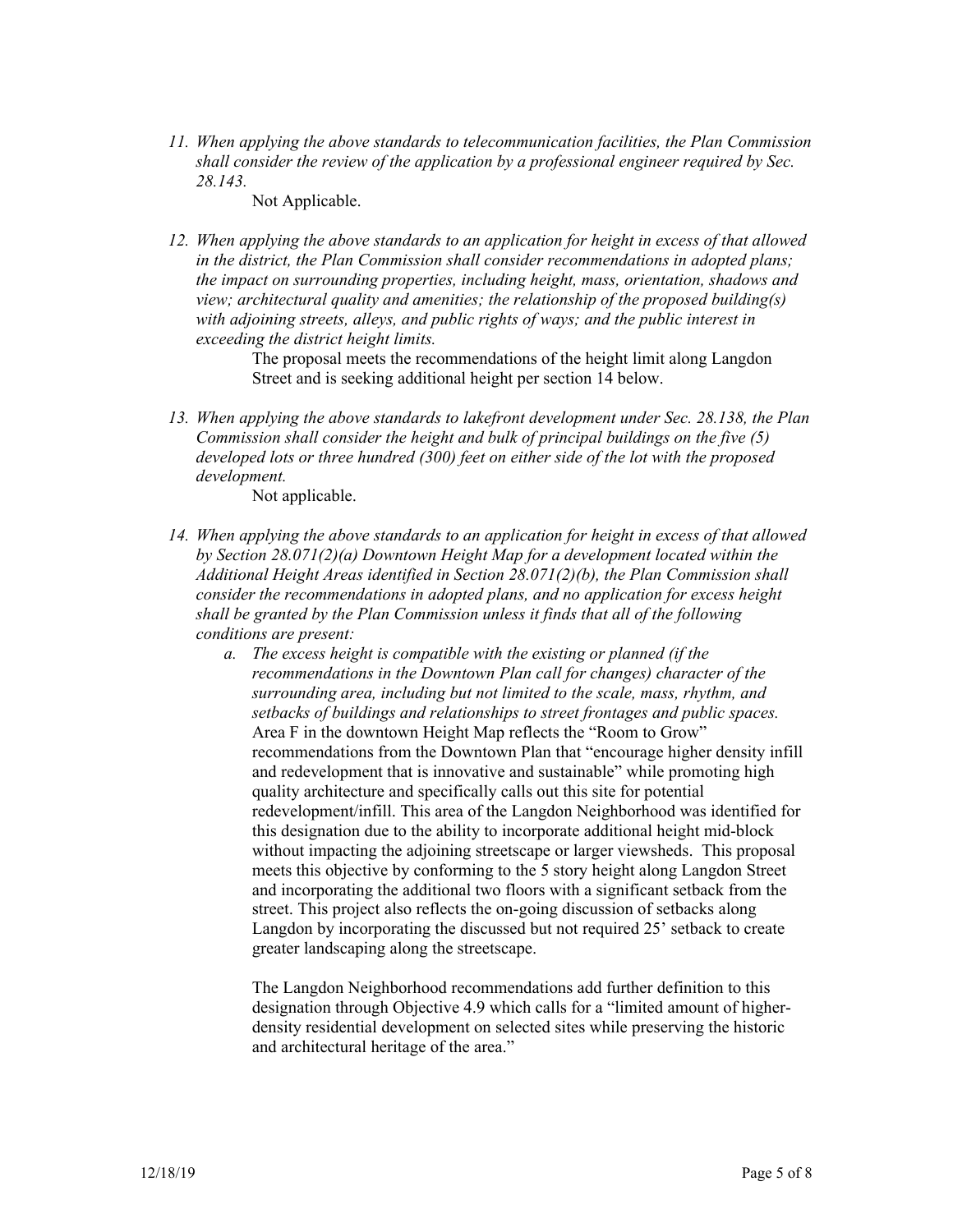The architectural design seeks to create differentiation within the mass of the building through materials changes, color, setbacks and window arrangements to create interest and detailing within the proposed building composition.

- *b. The excess height allows for a demonstrated higher quality building than could be achieved without the additional stories.*  The additional height creates the framework that allows a full masonry building with architectural detailing and character that builds off the surrounding area while avoiding mimicking the historic details. This framework allows the design to accommodate the challenges of the existing topography and geometry of the site while incorporating more landscape area within the site and addressing stormwater management through a green roof system.
- *c. The scale, massing and design of new buildings complement and positively contribute to the setting of any landmark buildings within or adjacent to the projects and create a pleasing visual relationship with them.*  The design of the project seeks to compliment the surrounding neighborhood which features a wide range of styles, masses, and configurations.
- *d. For projects proposed in priority viewsheds and other views and vistas identified on the Views and Vistas Map in the City of Madison Downtown Plan, there are no negative impacts on the viewshed as demonstrated by viewshed studies prepared by the applicant.*  This project does not fall within the viewsheds demonstrated by the Views and Vista map.
- *15. When applying the above standards to an application to redevelop a site that was occupied on January 1, 2013 by a building taller than the maximum building height allowed by Section 28.071(2)(a) Downtown Height Map, as provided by Section 28.071(2)(a)1., no application for excess height shall be granted by the Plan Commission unless it finds that all the following additional conditions are also present:*
	- *a. The new building is entirely located on the same parcel as the building being replaced.*
	- *b. The new building is not taller in stories or in feet than the building being replaced.*
	- *c. The new building is not larger in total volume than the building being replaced.*
	- *d. The new building is consistent with the design standards in Section 28.071(3) and meets all of the dimensional standards of the zoning district other than height.*
	- *e. The Urban Design Commission shall review the proposed development and make a recommendation to the Plan Commission.*

The proposal meets the recommendations of the height limit along Langdon Street and is seeking additional height per section 14 above.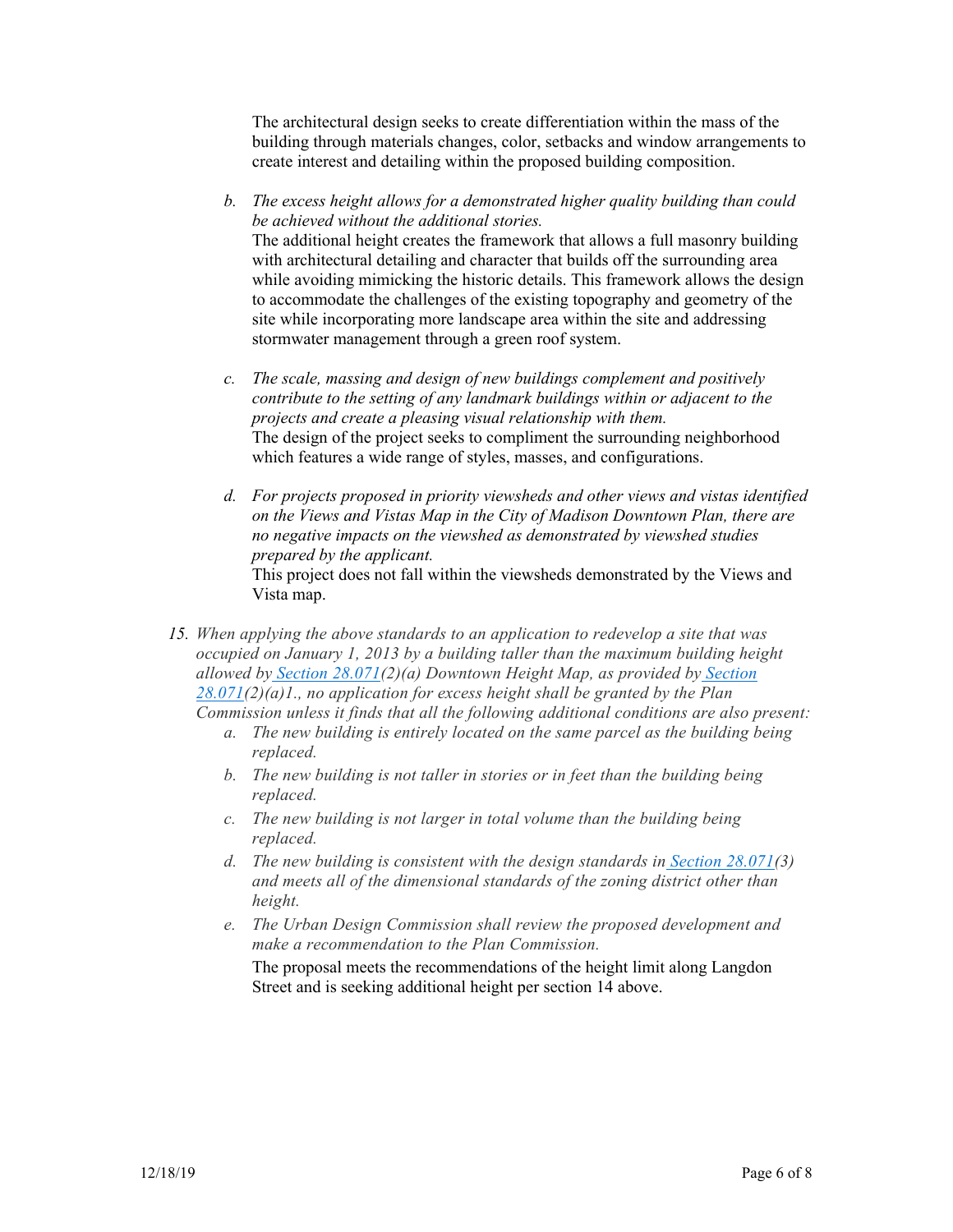*16. When applying the above standards to an application for limited production and processing use, the Plan Commission shall consider the effect of such a use on the surrounding properties, including the effects of odors, noise, vibration, glare, hours of operation, and other potential side effects of a manufacturing process. (Cr. by ORD-15- 00124, 11-11-15)*  Not Applicable.

We look forward to working with the City on the review and implementation of this project.

Sincerely,

Brian Munson Principal